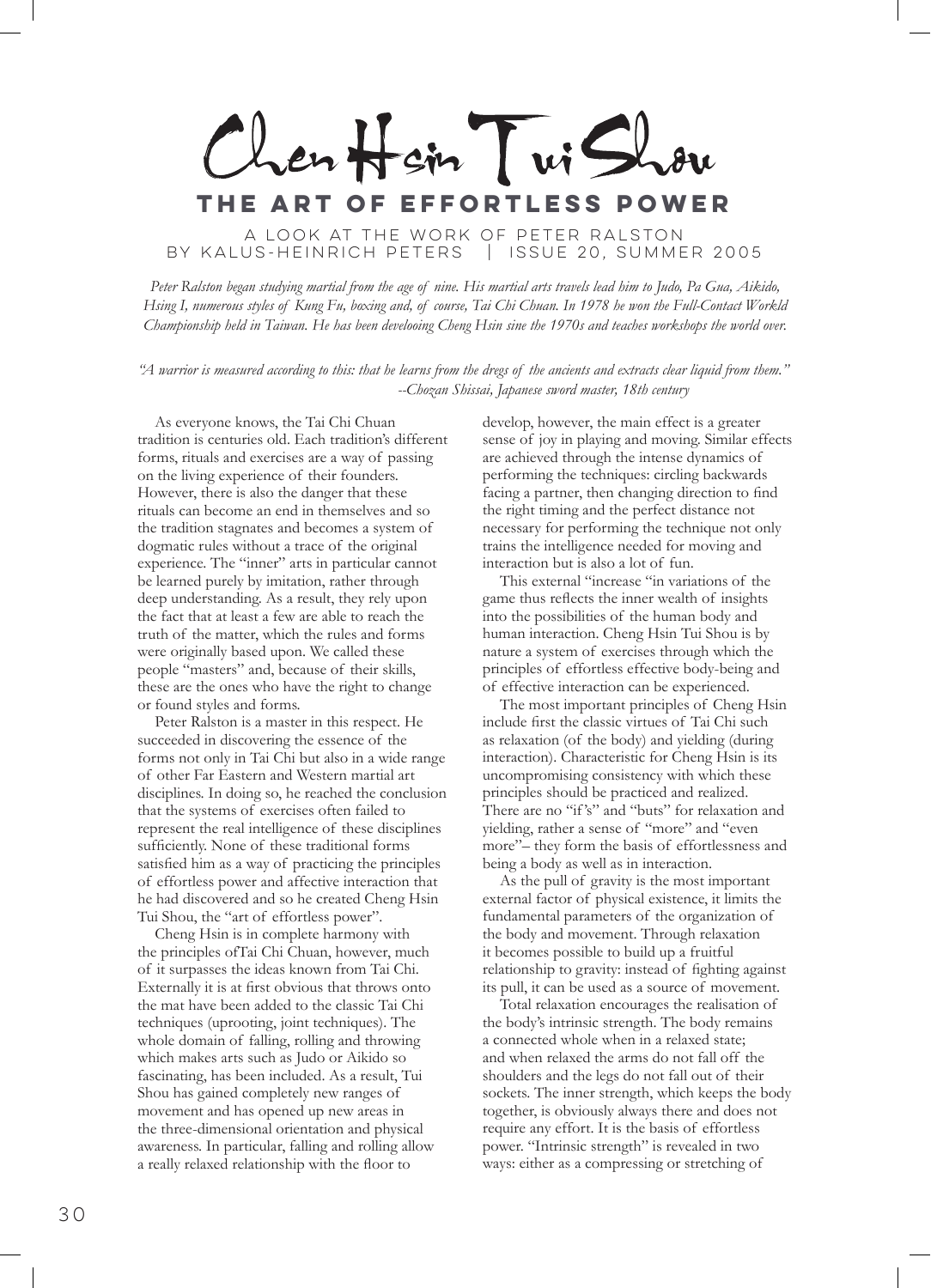

the bodily tissues. The effortless performance of the bodily tissues. The effortless performance of Tui Shou techniques is thus based entirely on transference of the "inner "strength produced by compressing and stretching. For example, after having established the physical contact in the case of a simple push-uproot, one's own body is "moved into the partner" in such a way that the whole structure- hands, arms, trunk, legs, feetbecomes compressed from the point of contact into the floor. In this way, the natural elasticity of the bodily tissues can do the work needed for a push uproot. So, the idea is not to push the partner away but, on the contrary, to integrate with him to create compression within one's own body. It does not require more effort to carry out an exercise using intrinsic strength than would be needed for moving the body alone (ie. without contact or a partner) The crucial factor here is of course the connections within the whole body from the hand to the feet. The main challenge lies in not cheating by stiffening the body, but in aligning all parts of the body so that they fall into place along the path of the physical forces, which makes any further muscle power unnecessary. Ralston likes to use the game of "pool" as an image. Just as each ball has to hit the next one at an exact angle so that this ball then hits the next one at the right angle… until the final ball ends up in the pocket, the impulse to move has to be transmitted from the center of the body to the extremities with no further intervention and vice versa.

The principle of yielding forms the basis for each interaction in Cheng Hsin Tui Shou and the rule of thumb when interacting freely is: do not let anyone put more pressure on your body than a mosquito sitting on your skin would be able to withstand. "Yielding" has a universal importance because it is independent of the partners strength. The effectiveness of strength and resistance is always relative, and is, of course, effective only when use against weaker partners. But even when a bull attacks there is still the one option- get

out of the way. Yielding, without resisting the partners movement or intention, not only serves the purpose of getting away from the partner, more importantly, it is the basic requirement for a smooth entry into his flow of movement, out of which the appropriate- effortless and effectivetechnique can be developed. Yielding as the basis for working with not against the partner's movements and intentions, makes the application of further principles of interaction possible.

"Leading" is one of many such principles. For example, as the partner aims to uproot me or make me fall, conversely, I can lead and direct his movements by the movements of my body. As long as I am the target, he has to follow me which means I can mostly control his movements through my own. In this way, the leader directs the partners movements and attempts to put him in a difficult position.

"Leading" is an art in itself – even making an offering that the partner would really like to accept not only requires a serious offering of the self as a target, but also a clear perception of what it is the partner wants. Also, the gradual withdrawal of the offering so that the partner is able to and wants to continue following its path and requires a continual and alert presence in the interaction. The various aspects of leading enrich Cheng Hsin Tui Shou enormously. It is not limited to leading astray which expresses the idea of tempting the partner onto thin ice. It also shows that the partner under attack is by no means just a victim whose only possibility lives in escape, but that he is also responsible for shaping the interaction from the start. And finally, it may be seen even as a form of seduction, which brings the suddenly "erotic" interplay of revealing and concealing into the game.

Cheng Hsin consists of around 153 Tui Shou techniques from a simple push to complicated throwing techniques, very short and longer tai chi forms (12 and 64 postuers respectively), a sword and a san shou form, in addition to boxing and countless exercises and games for